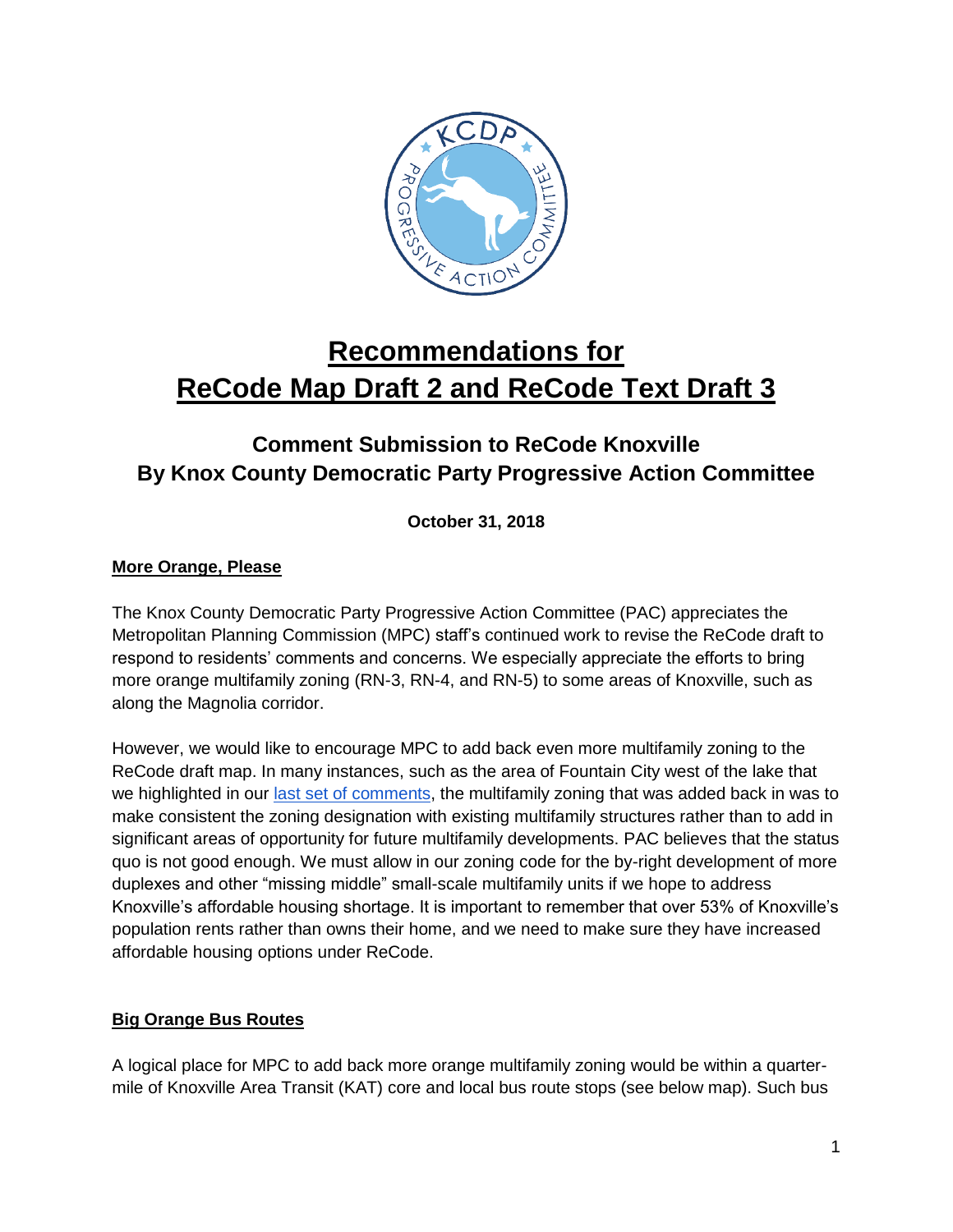routes travel through higher-traffic corridors and streets that already tend to have greater levels of development along them. Thus adding back orange multifamily zoning in those areas would have minimal impact on the core of traditionally single-family neighborhoods.



People who need more affordable housing are also more likely than the general public to need access to public transportation. Creating opportunities for development of affordable multifamily housing along core and local bus routes can thus help achieve the goal of providing affordable housing to those who need it most while also addressing their transportation needs. Furthermore, by increasing density along bus routes, which is likely to boost ridership for KAT, we can increase KAT's financial viability while also reducing the city's carbon footprint.

#### **Mixed-Use Commercial/Residential Not the Same as Affordable Housing**

At a ReCode community meeting on October 22, 2018, it was mentioned that due to the new allowance for residential mixed use in commercial districts under ReCode, the opportunity to develop housing on lots in Knoxville has grown from about 60% of lots in the city to about 95% of lots. That is a great change that PAC lauds, because increasing the overall stock of housing is a positive step towards reducing the market pressures that push up housing costs and exacerbate the shortage of affordable housing. However, just because the stock of available housing is permitted to grow does not mean that the new housing that is built will be affordable. And increasing the opportunity for development of more *affordable* housing is the goal of the PAC.

As with all new development, it must be profitable for those developing it. As construction costs and complexity rise, those expenses must be passed along to the end user making the price to own and/or rent new construction (without subsidy) only available to folks with moderate to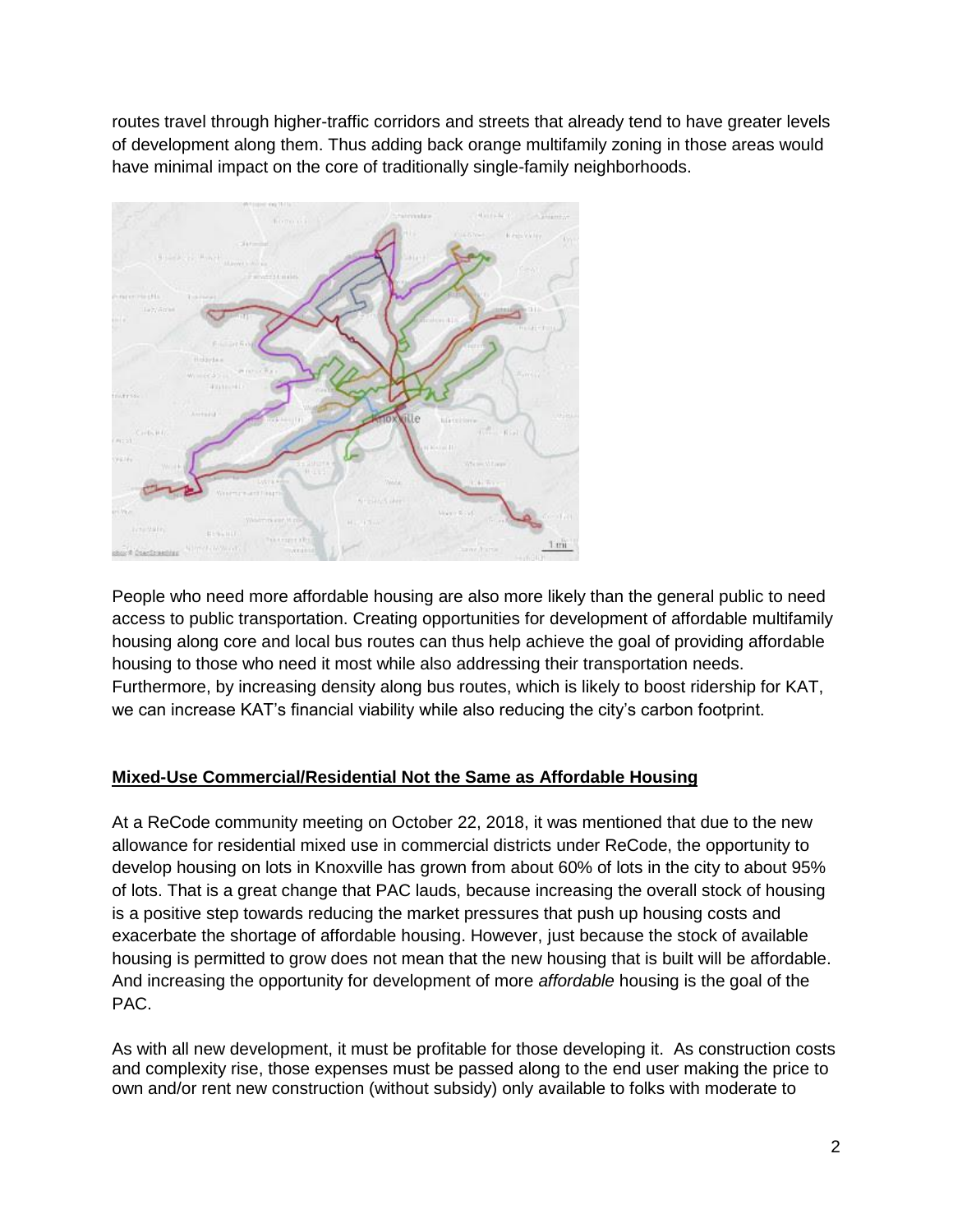higher incomes. For this reason, the type of dwelling being constructed is important as it relates to project cost and affordability.

Residential dwellings are built under the International Residential Code (IRC), and in Tennessee require sprinklers for any building with three or more units. Residential fire-suppression will cost between \$2,000 - \$5,000 per unit. Mixed-use structures with both commercial and residential uses are built under the International Building Code (IBC) requiring much more complex firesuppression systems with a base cost of \$80,000 plus additional costs for each unit. Other elements such as elevators, Americans with Disabilities Act (ADA) accessibility, parking lots, and landscaping that are required for the types of mixed-use structures that would be located on corridors increase their cost and decrease their affordability.

Noting all of this, the lowest hanging fruit and least complex elements for providing more affordable housing would be the allowance of ADUs (accessory dwelling units) and duplexes by right, followed by small-scale multifamily residential.

While PAC fully supports mixed-use residential/commercial zoning as allowed in the ReCode, we believe it is a mistake to say that developing mixed-use housing along commercial corridors is an adequate substitute for allowing duplexes and other small-scale multifamily housing in other parts of our city (such as a quarter-mile from bus routes, as suggested above).

### **Eliminating the Orange Does Not Right Past Wrongs**

MPC Director Gerald Green implied at a City Council ReCode Workshop on September 20, 2018, that past orange multifamily zoning in the central city was premised on discriminatory intentions. His exact words were as follows:

"The existing R-2 is mapped primarily in those communities close to downtown, and I've seen this as a planner and other cities, that in the 60's…I'm trying to be...uh...frank, but not too frank...that all those close-in neighborhoods were zoned multifamily, because that was the place that 'those people' in multifamily should live and the suburbs were zoned single family. Is that the appropriate zoning template that we want to continue in the future?" *(at approximately minute 30:50 of the [Community Television of Knoxville's](http://www.ctvknox.org/) online video of the workshop)*

While he is correct that in past decades zoning was used to segregate and discriminate (as the PAC pointed out in our [previous ReCode comments\)](https://www.facebook.com/notes/knoxville-progressive-action-committee/progressive-ideals-and-recommendations-for-recode-knoxville/961917350648619/), Mr. Green's method for addressing that problem by eliminating large areas areas of multifamily zoning without replacing them elsewhere in the city is not the right solution. In fact, considering that the areas of Knoxville close to downtown are becoming increasingly popular places for residents to live, now is precisely the wrong time to remove multifamily zoning from those areas. Doing so would have the same result as the discriminatory zoning Mr. Green referred to from the 1960's. It would reduce housing options for low-income people in desirable neighborhoods.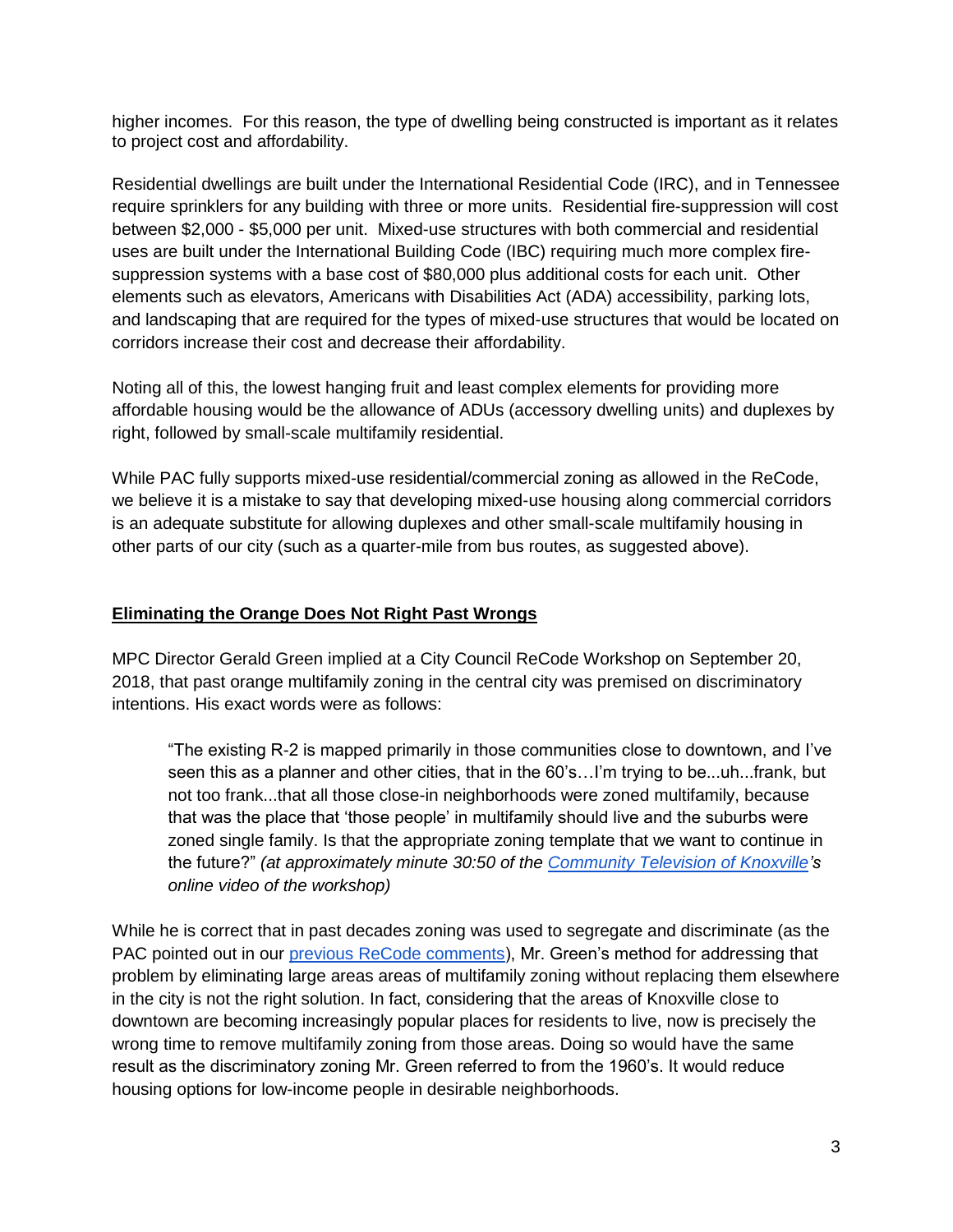In the 1960's the "desirable" neighborhoods were in the suburbs, thus under the discriminatory zoning template, multifamily zoning was only allowed in the city center. Now increasingly the "desirable" neighborhoods are in the city center. If we want to avoid following the discriminatory zoning template of past decades, we have to recognize that modern-day development patterns have reversed, and we must protect multifamily zoning and the availability of affordable housing in the city center.

A bit later in that same City Council ReCode Workshop on September 20, Mr. Green stated that in many of the places where multifamily zoning was removed in the ReCode draft, "the infrastructure does not...would not accommodate multifamily at the scale that even the existing R-2 permits.(....)" *(at approximately 34:35 of the [Community Television of Knoxville's](http://www.ctvknox.org/) online video of the workshop)*. The PAC acknowledges the constraints that infrastructure provides in some neighborhoods, and that is why the PAC recommends that MPC implement RN-3, RN-4, or RN-5 within a quarter-mile of existing core and local KAT bus lines, areas that tend to already have the necessary infrastructure to support multifamily housing. We would also like to note that increased density tends to lead to an increase in property tax revenue for the City that could be used to improve or provide new infrastructure necessary for said density.

#### **Allow One More Round of Public Comments**

PAC greatly appreciates the decision made at the ReCode Stakeholder Advisory Committee meeting on October 24, 2018, for MPC to continue its review of ReCode into December, add additional ReCode workshops, and postpone a vote on the final ReCode draft. Allowing sufficient time for community input and comment on the ReCode text and map drafts, and setting deadlines that allow for the comments submitted to potentially be incorporated into the final ReCode draft (not as an addendum) is crucial to ensuring that Knoxville ends up with a final ReCode zoning document that reflects a thoughtful balance of the interests and priorities of the community

Going forward, we would like to expand upon the recommendation made in our [last set of](https://www.facebook.com/notes/knoxville-progressive-action-committee/kcdp-pac-recommendations-for-recode-map-draft-1-and-recode-text-draft-2/1118974764942876/)  ReCode [comments,](https://www.facebook.com/notes/knoxville-progressive-action-committee/kcdp-pac-recommendations-for-recode-map-draft-1-and-recode-text-draft-2/1118974764942876/) in which we asked for at least one more round of public ReCode comments. In order for a public comment period to have its intended effect of engaging the public and getting substantive feedback on a new ReCode draft, sufficient time must be allowed for the community to thoughtfully consider the draft and develop their comments. This current round of comments was only open for 17 days, from October 15 to October 31, 2018, including only four weekend days on which most people with full-time jobs would have available to draft comments. That is much too little time for a community group like PAC to substantively review the changes made to ReCode, do necessary research, attend the ReCode community meetings, meet with appropriate people, and draft thoughtful comments.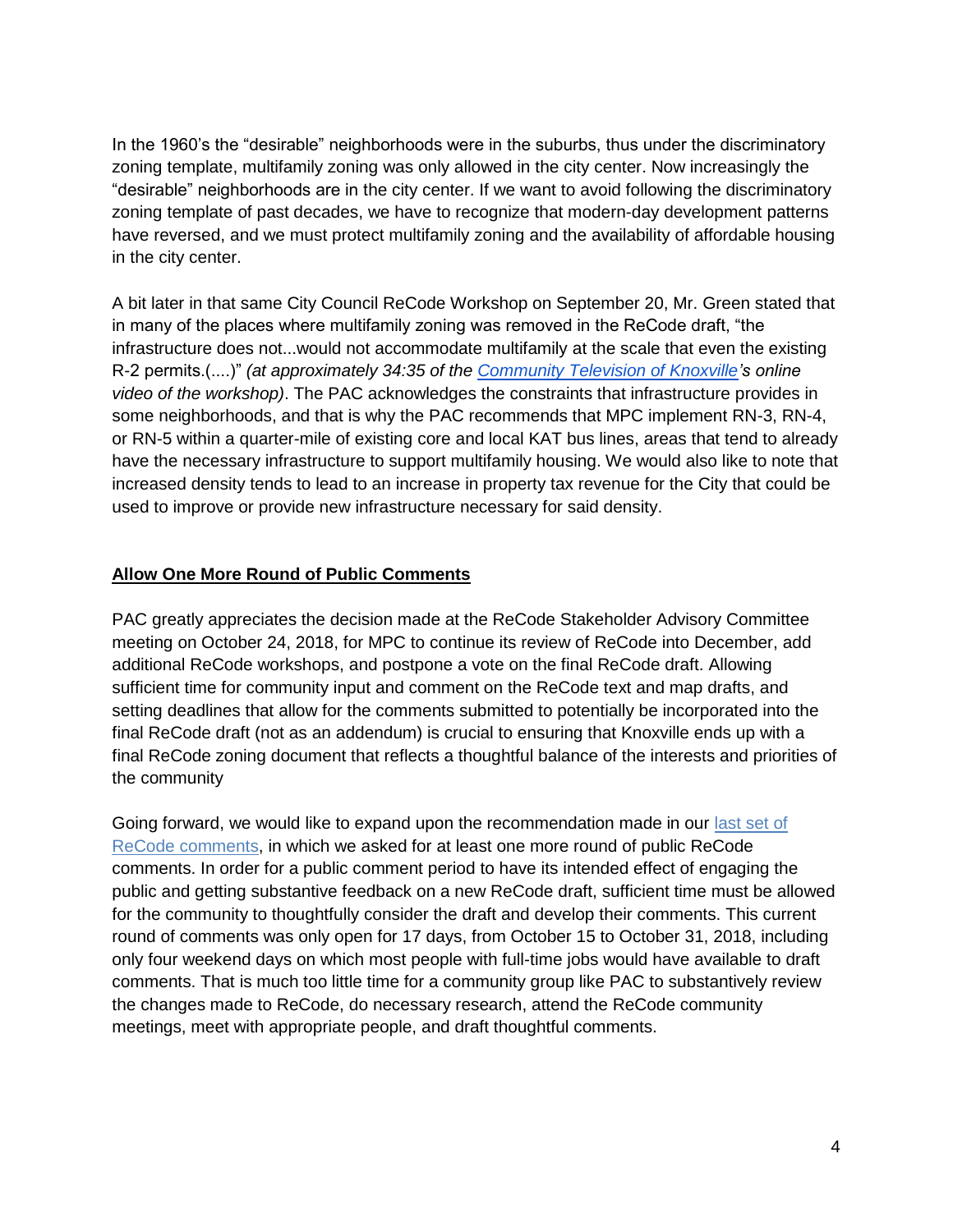To highlight our point, take as an example the amount of time PAC spent engaging the community and preparing our last set of comments submitted on September 20, 2018. During that month-and-a-half comment window, PAC:

- Held a public meeting about ReCode for any progressives interested in getting involved in our research and comments process
- Attended multiple MPC and other community meetings on the ReCode draft
- Reviewed the ReCode draft changes and compared them to the last round of comments we submitted
- Had meetings with some City Council Members and MPC staff
- Held one PAC ReCode Taskforce meeting to discuss our findings and start drafting comments
- Distributed information about ReCode via social media and our e-newsletter
- Walked/drove three neighborhoods and combed KGIS maps to see how the ReCode draft map syncs with the reality on the ground
- Prepared a script/talking points for and were interviewed on local [Democratic Television](https://www.youtube.com/watch?v=EJfh7_Y_TsM) about ReCode and its impact on affordable housing
- Spent over 40 cumulative hours drafting, reviewing, and revising these draft comments

PAC accomplished all of that in a month and a half as non-experts while maintaining full-time employment and/or caring for our families and attending to other life obligations. And yet we still were not able to research every aspect of ReCode that we wanted, meet with every City Council Member or any MPC Commissioners, or review a substantial percentage of the ReCode draft map.

With only a 17-day window for this current round of comments, we have not had time to hold any PAC ReCode meetings open to the public or even hold a meeting of our full ReCode Taskforce. We have not had time to meet with any additional City Council Members or city staff. We haven't had time to walk any neighborhoods to survey where changes to the ReCode map were made and determine what specific changes to the zoning designations that we would suggest.

The impact of such a short ReCode comments submission window is that potential community involvement and input is dramatically reduced.

Mr. Green has defended the ReCode comment period deadlines by stating that the ReCode will be a living document that can be changed any time in the future. At the ReCode community meeting on October 22, 2018, Mr. Green mentioned that there will be a review of the ReCode after the first year of implementation to determine if anything needs to be changed, and that subsequent reviews can be done by city staff as the need arises. However, when asked what processes would be in place during those reviews to take into account public input, he provided no details. Without provision for formal public comment during the post-implementation ReCode reviews, broad community involvement and input is much more difficult and unlikely to happen.